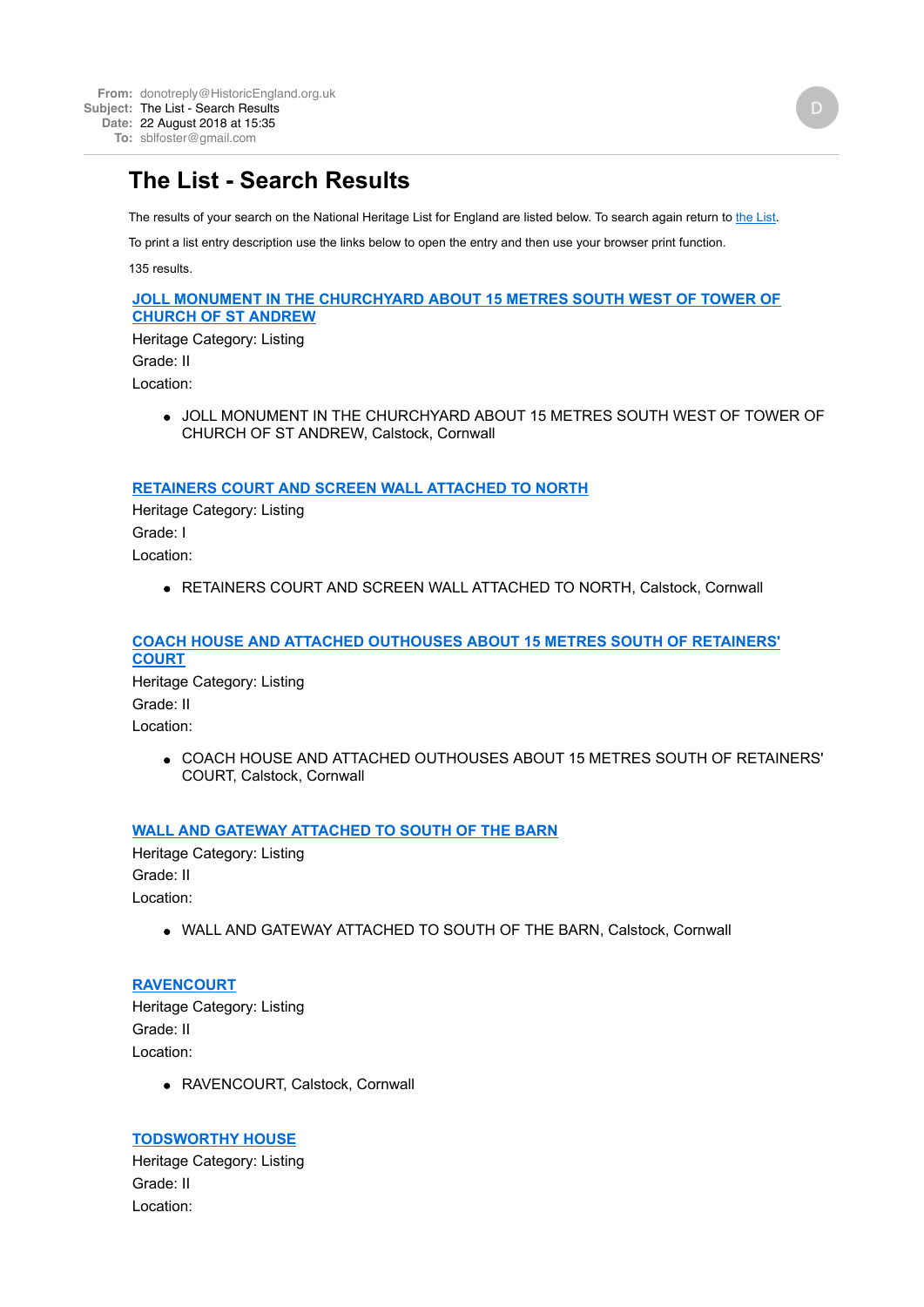TODSWORTHY HOUSE, Calstock, Cornwall

### **[WHEAL BRAMBLE AND CHIMNEY ABOUT 30 METRES TO EAST](http://www.historicengland.org.uk/listing/the-list/list-entry/1138276)**

Heritage Category: Listing Grade: II Location:

WHEAL BRAMBLE AND CHIMNEY ABOUT 30 METRES TO EAST, Calstock, Cornwall

### **[1-4, THE ADIT, CALSTOCK](http://www.historicengland.org.uk/listing/the-list/list-entry/1138287)**

Heritage Category: Listing Grade: II Location:

1-4, THE ADIT, CALSTOCK, Calstock, Cornwall

### **[CALSTOCK VIADUCT](http://www.historicengland.org.uk/listing/the-list/list-entry/1138329)**

Heritage Category: Listing Grade: II\* Location:

CALSTOCK VIADUCT, CALSTOCK, Calstock, Cornwall

#### **[LIMEKILN AT SX 435685](http://www.historicengland.org.uk/listing/the-list/list-entry/1138352)**

Heritage Category: Listing Grade: II Location:

LIMEKILN AT SX 435685, CALSTOCK, Calstock, Cornwall

### **[MINE BUILDINGS INCLUDING WHEEL PIT AND ARSENIC CALCINER WHEAL BENNY](http://www.historicengland.org.uk/listing/the-list/list-entry/1140178)**

Heritage Category: Listing Grade: II Location:

> $\bullet$  MINE BUILDINGS INCLUDING WHEEL PIT AND ARSENIC CALCINER WHEAL BENNY, Calstock, Cornwall

### **[ENGINE HOUSE, BOILER HOUSE AND TWO CHIMNEYS EAST CALSTOCK MINE](http://www.historicengland.org.uk/listing/the-list/list-entry/1140198)**

Heritage Category: Listing Grade: II Location:

> ENGINE HOUSE, BOILER HOUSE AND TWO CHIMNEYS EAST CALSTOCK MINE, Calstock, **Cornwall**

# **[9, FORE STREET, CALSTOCK](http://www.historicengland.org.uk/listing/the-list/list-entry/1140199)**

Heritage Category: Listing Grade: II Location:

9, FORE STREET, CALSTOCK, Calstock, Cornwall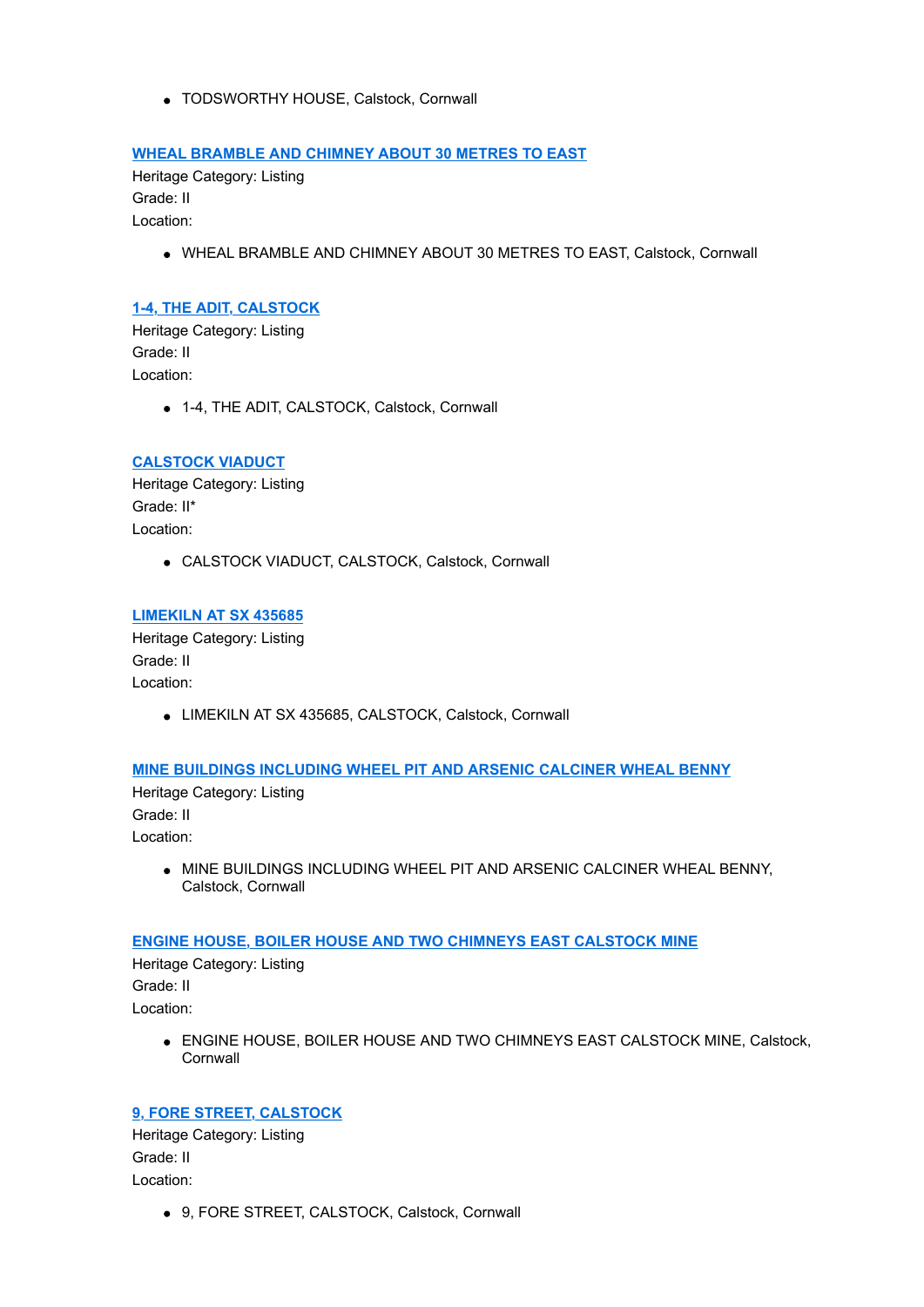### **[MARKET HOUSE](http://www.historicengland.org.uk/listing/the-list/list-entry/1140200)**

Heritage Category: Listing Grade: II Location:

MARKET HOUSE, FORE STREET, CALSTOCK, Calstock, Cornwall

#### **[NEW BRIDGE](http://www.historicengland.org.uk/listing/the-list/list-entry/1140201)**

Heritage Category: Listing Grade: I Location:

NEW BRIDGE, NEW BRIDGE HILL, A390, GUNNISLAKE, Calstock, Cornwall

#### **[SANDHILL HOUSE](http://www.historicengland.org.uk/listing/the-list/list-entry/1140202)**

Heritage Category: Listing Grade: II Location:

SANDHILL HOUSE, GUNNISLAKE, Calstock, Cornwall

#### **[ENGINE HOUSE AND CHIMNEY GUNNISLAKE CLITTERS MINE](http://www.historicengland.org.uk/listing/the-list/list-entry/1140203)**

Heritage Category: Listing Grade: II Location:

> **ENGINE HOUSE AND CHIMNEY GUNNISLAKE CLITTERS MINE, GUNNISLAKE, Calstock, Cornwall**

# **[HATCHES GREEN COTTAGE](http://www.historicengland.org.uk/listing/the-list/list-entry/1140204) HATCHES HOUSE** Heritage Category: Listing

Grade: II Location:

- **HATCHES HOUSE,**
- HATCHES GREEN COTTAGE, HATCHES GREEN, Calstock, Cornwall

#### **[BASSETT HOUSE](http://www.historicengland.org.uk/listing/the-list/list-entry/1140205)**

Heritage Category: Listing Grade: II Location:

BASSETT HOUSE, HATCHES GREEN, Calstock, Cornwall

### **[LATCHLEY FARMHOUSE](http://www.historicengland.org.uk/listing/the-list/list-entry/1140206)**

Heritage Category: Listing Grade: II Location:

LATCHLEY FARMHOUSE, LATCHLEY, Calstock, Cornwall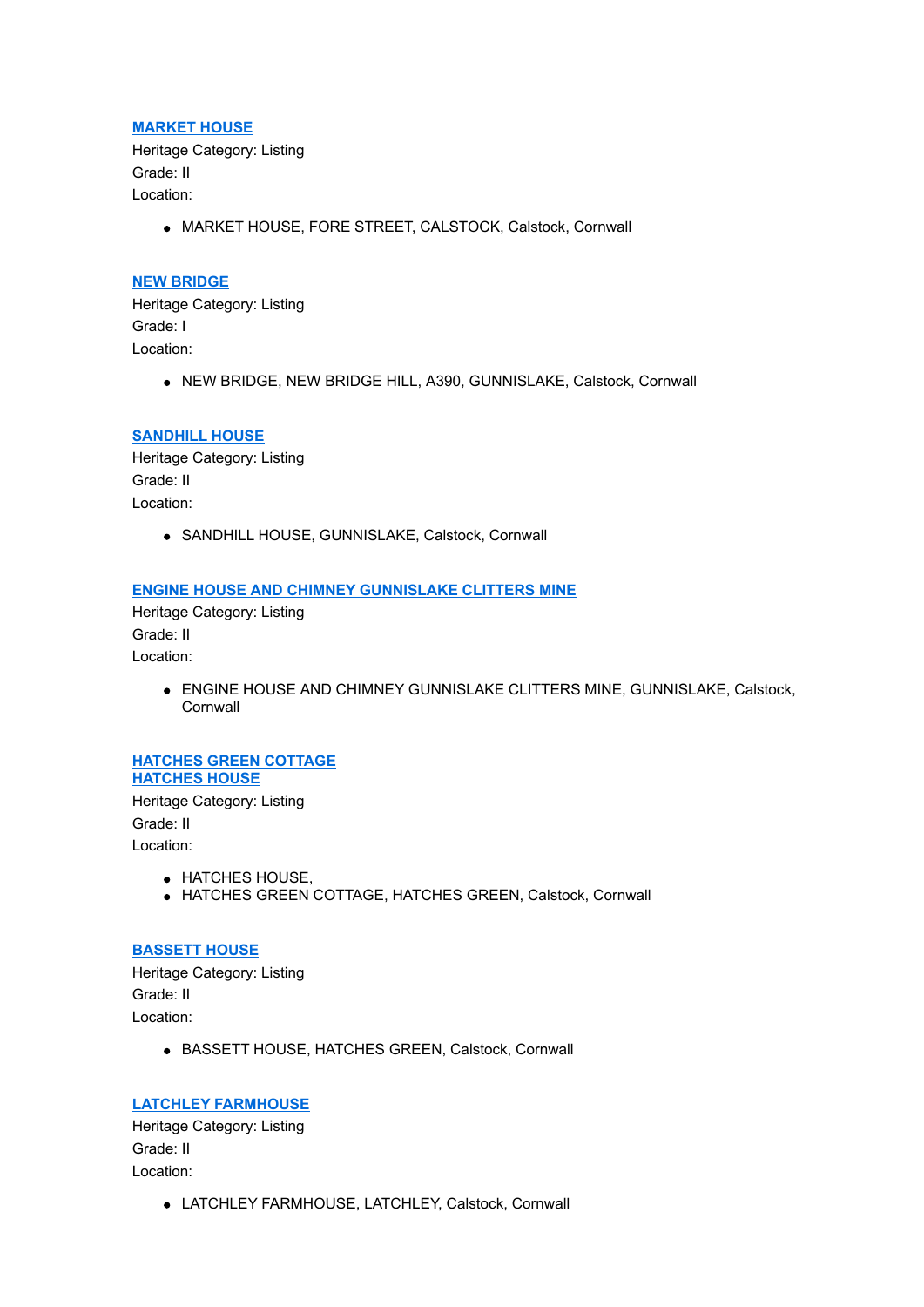#### **[LOWERTON FARMHOUSE AND ADJACENT PIGHOUSES](http://www.historicengland.org.uk/listing/the-list/list-entry/1140207)**

Heritage Category: Listing Grade: II Location:

LOWERTON FARMHOUSE AND ADJACENT PIGHOUSES, LATCHLEY, Calstock, Cornwall

#### **[BUTTERFLY COTTAGE](http://www.historicengland.org.uk/listing/the-list/list-entry/1140208)**

Heritage Category: Listing Grade: II Location:

BUTTERFLY COTTAGE, LOWER DIMSON, Calstock, Cornwall

#### **[BRIDGE COTTAGE](http://www.historicengland.org.uk/listing/the-list/list-entry/1140209)**

Heritage Category: Listing Grade: II Location:

BRIDGE COTTAGE, LOWER KELLY, CALSTOCK, Calstock, Cornwall

#### **[WATERSIDE](http://www.historicengland.org.uk/listing/the-list/list-entry/1140210)**

Heritage Category: Listing Grade: II Location:

WATERSIDE, LOWER KELLY, CALSTOCK, Calstock, Cornwall

#### **[DANESCOMBE HOTEL AND ATTACHED FRONT WALL AND RAILINGS](http://www.historicengland.org.uk/listing/the-list/list-entry/1140211)**

Heritage Category: Listing Grade: II Location:

> DANESCOMBE HOTEL AND ATTACHED FRONT WALL AND RAILINGS, LOWER KELLY, CALSTOCK, Calstock, Cornwall

#### **[CARPENTER'S ARMS INN](http://www.historicengland.org.uk/listing/the-list/list-entry/1140212)**

Heritage Category: Listing Grade: II Location:

CARPENTER'S ARMS INN, METHERELL, Calstock, Cornwall

### **[OLD BROOKLANDS](http://www.historicengland.org.uk/listing/the-list/list-entry/1140213)**

Heritage Category: Listing Grade: II Location:

OLD BROOKLANDS, METHERELL, Calstock, Cornwall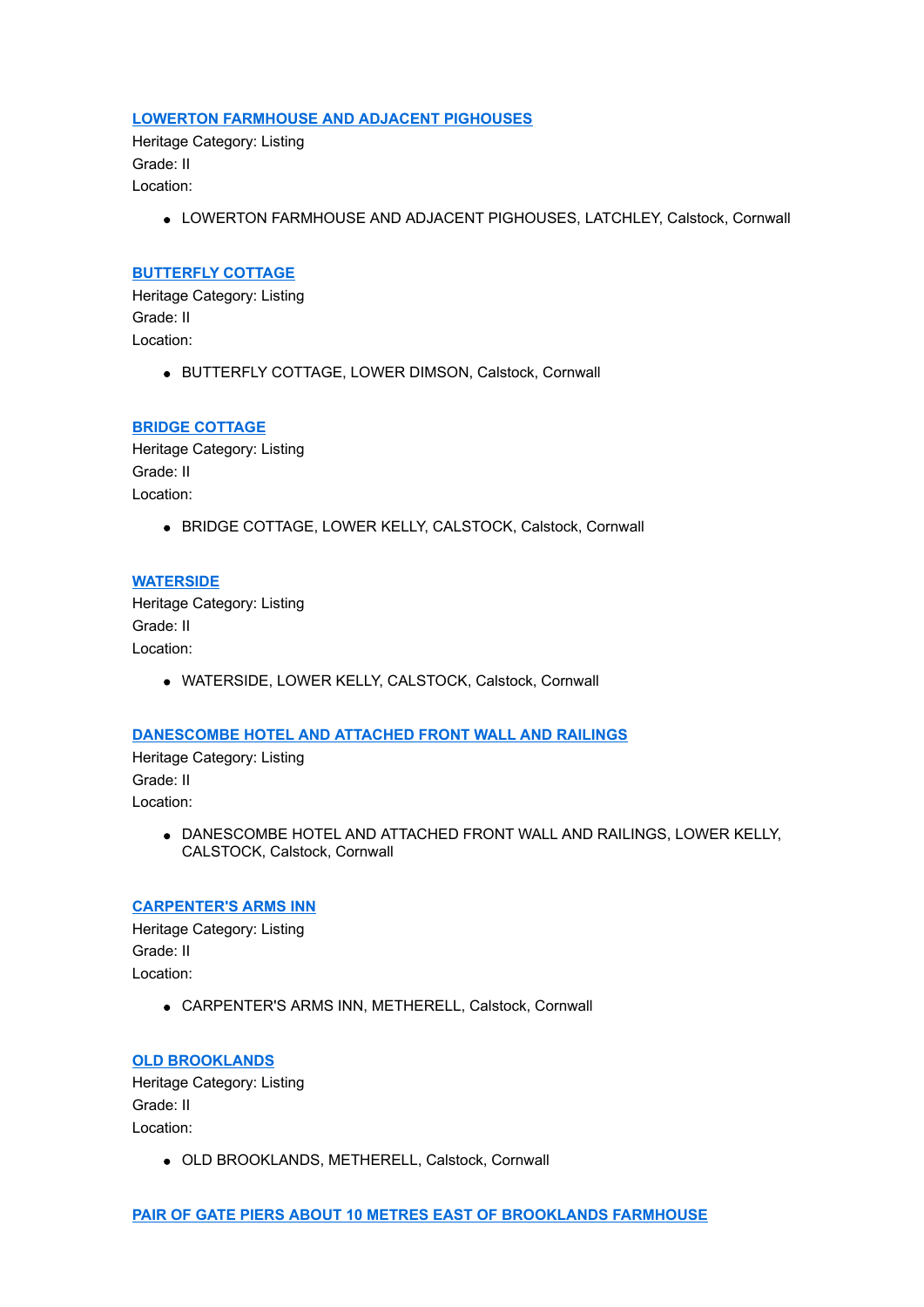Heritage Category: Listing Grade: II Location:

> PAIR OF GATE PIERS ABOUT 10 METRES EAST OF BROOKLANDS FARMHOUSE, METHERELL, Calstock, Cornwall

#### **[OKELTOR MINE BUILDINGS](http://www.historicengland.org.uk/listing/the-list/list-entry/1140215)**

Heritage Category: Listing Grade: II Location:

OKELTOR MINE BUILDINGS, OKELTOR MINE, Calstock, Cornwall

**[CANDYCROFT](http://www.historicengland.org.uk/listing/the-list/list-entry/1140216) VENDOR** Heritage Category: Listing Grade: II Location:

- CANDYCROFT,
- VENDOR, ST ANN'S CHAPEL, Calstock, Cornwall

#### **[HEATH COTTAGE](http://www.historicengland.org.uk/listing/the-list/list-entry/1140217)**

Heritage Category: Listing Grade: II Location:

HEATH COTTAGE, STATION ROAD, DRAKEWALLS, Calstock, Cornwall

#### **[SUNNYMEDE](http://www.historicengland.org.uk/listing/the-list/list-entry/1140218)**

Heritage Category: Listing Grade: II Location:

SUNNYMEDE, UNDER ROAD, GUNNISLAKE, Calstock, Cornwall

#### **[CHAPEL OF ST GEORGE AND ST THOMAS A BECKET](http://www.historicengland.org.uk/listing/the-list/list-entry/1140219)**

Heritage Category: Listing Grade: II\* Location:

CHAPEL OF ST GEORGE AND ST THOMAS A BECKET, Calstock, Cornwall

**[EAST TREHILL](http://www.historicengland.org.uk/listing/the-list/list-entry/1140220)** Heritage Category: Listing Grade: II Location:

EAST TREHILL, Calstock, Cornwall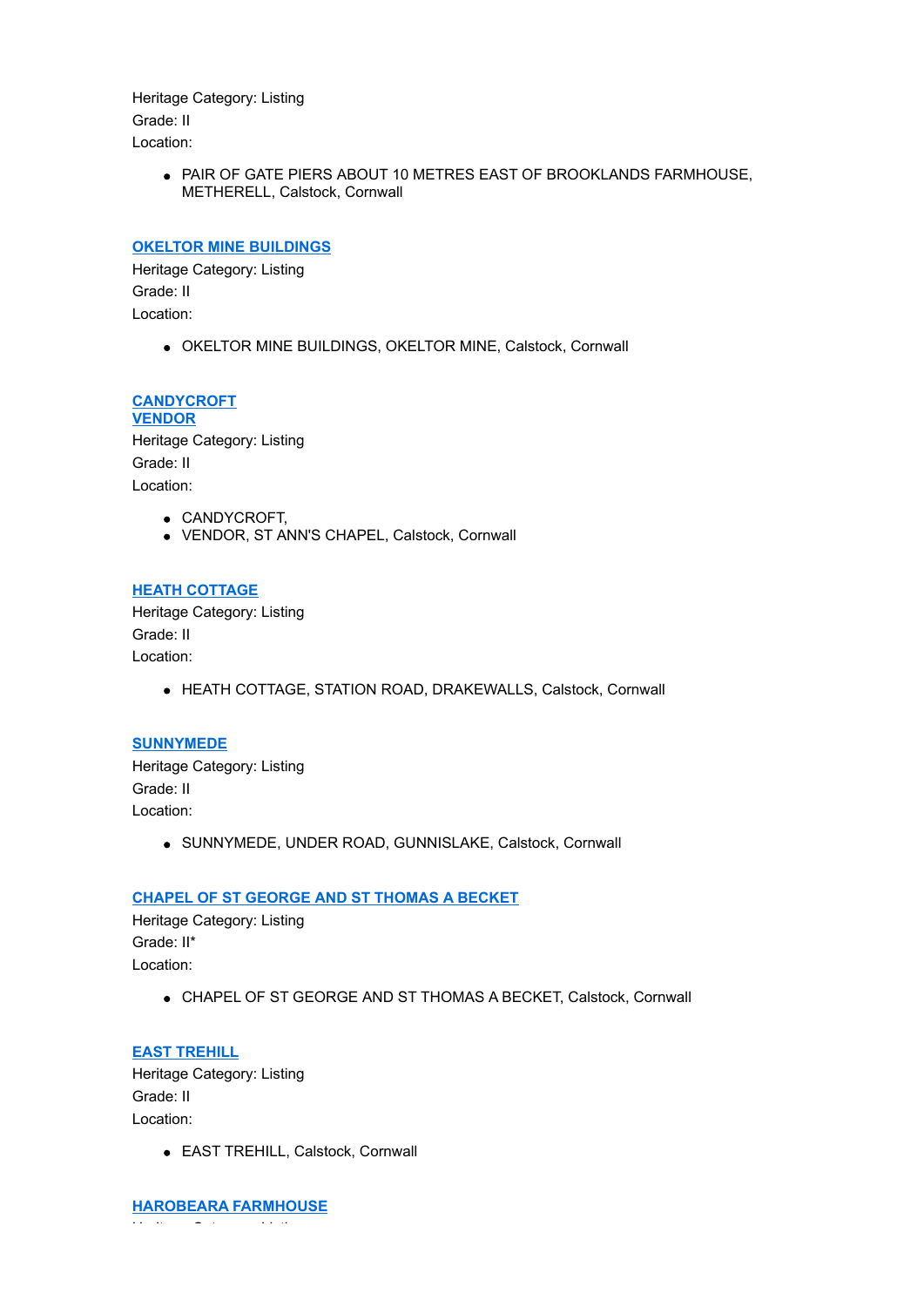Heritage Category: Listing Grade: II Location:

HAROBEARA FARMHOUSE, Calstock, Cornwall

### **[BARN ABOUT 25 METRES EAST OF HAROBEARA FARMHOUSE](http://www.historicengland.org.uk/listing/the-list/list-entry/1140222)**

Heritage Category: Listing Grade: II Location:

**• BARN ABOUT 25 METRES EAST OF HAROBEARA FARMHOUSE, Calstock, Cornwall** 

### **[HOUSE AT SX 401692](http://www.historicengland.org.uk/listing/the-list/list-entry/1140223)**

Heritage Category: Listing Grade: II Location:

HOUSE AT SX 401692, Calstock, Cornwall

### **[OAKENHAYES HOUSE](http://www.historicengland.org.uk/listing/the-list/list-entry/1140224)**

Heritage Category: Listing Grade: II Location:

OAKENHAYES HOUSE, Calstock, Cornwall

### **[PHOENIX FARM BRICKWORKS](http://www.historicengland.org.uk/listing/the-list/list-entry/1140225)**

Heritage Category: Listing Grade: II Location:

• PHOENIX FARM BRICKWORKS, Calstock, Cornwall

**[WEST TREHILL](http://www.historicengland.org.uk/listing/the-list/list-entry/1140226)** Heritage Category: Listing Grade: II Location:

WEST TREHILL, Calstock, Cornwall

# **[HOUSE](http://www.historicengland.org.uk/listing/the-list/list-entry/1140227)**

Heritage Category: Listing Grade: II Location:

HOUSE, THE BUTTS INCLINE RAILWAY DEPOT, CALSTOCK, Calstock, Cornwall

# **[TAMAR HOTEL](http://www.historicengland.org.uk/listing/the-list/list-entry/1140228)**

Heritage Category: Listing Grade: II Location: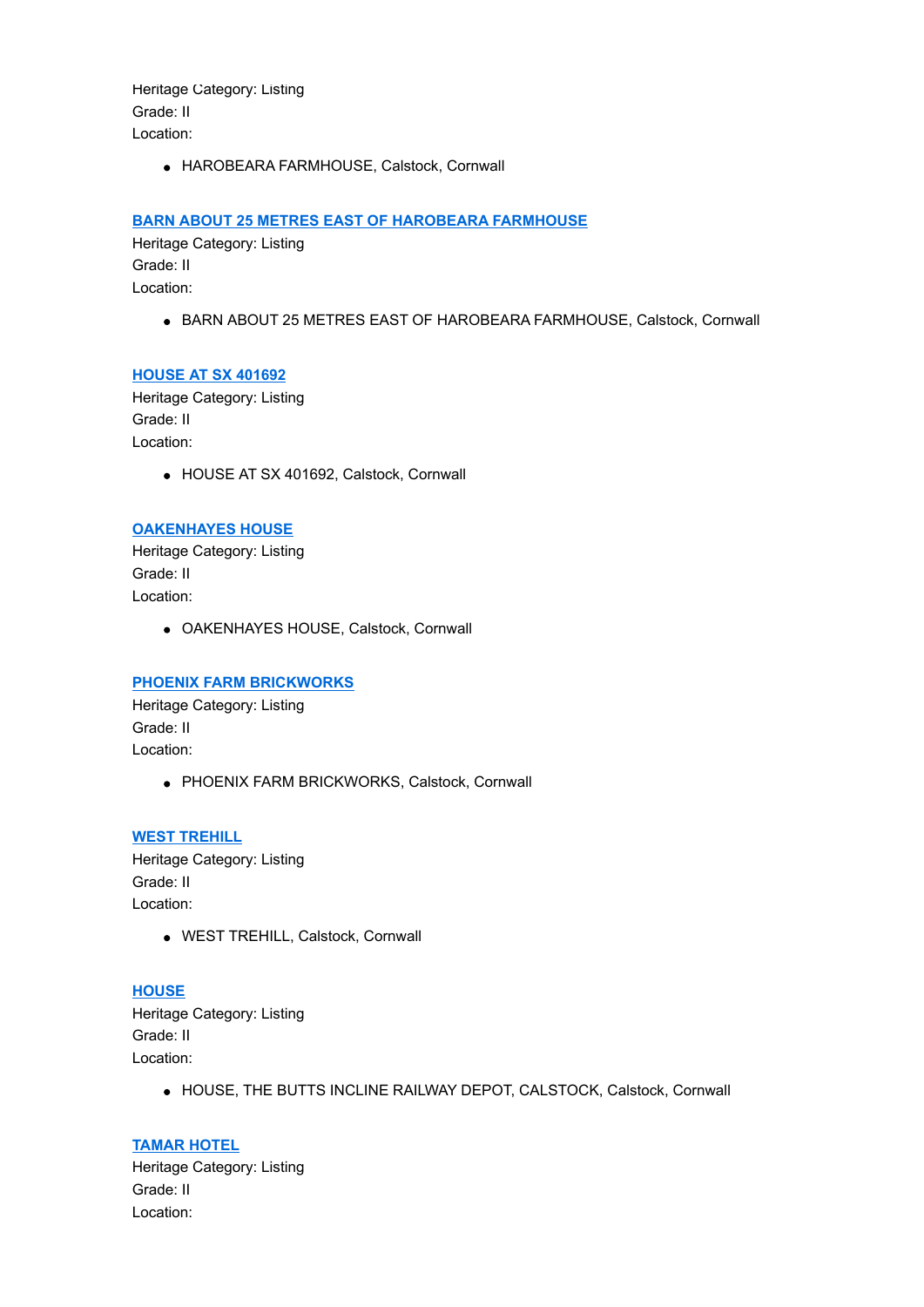TAMAR HOTEL, CALSTOCK, Calstock, Cornwall

### **[LAVINIA](http://www.historicengland.org.uk/listing/the-list/list-entry/1140229)**

Heritage Category: Listing Grade: II Location:

LAVINIA, CALSTOCK, Calstock, Cornwall

### **[4, CHURCH STREET, CALSTOCK](http://www.historicengland.org.uk/listing/the-list/list-entry/1140230)**

Heritage Category: Listing Grade: II Location:

4, CHURCH STREET, CALSTOCK, Calstock, Cornwall

### **[10, CHURCH STREET, CALSTOCK](http://www.historicengland.org.uk/listing/the-list/list-entry/1140231)**

Heritage Category: Listing Grade: II Location:

10, CHURCH STREET, CALSTOCK, Calstock, Cornwall

#### **[14, CHURCH STREET, CALSTOCK](http://www.historicengland.org.uk/listing/the-list/list-entry/1140232)**

Heritage Category: Listing Grade: II Location:

14, CHURCH STREET, CALSTOCK, Calstock, Cornwall

**[ST LAURENCE](http://www.historicengland.org.uk/listing/the-list/list-entry/1140233)** Heritage Category: Listing Grade: II Location:

• ST LAURENCE, CHURCH STREET, CALSTOCK, Calstock, Cornwall

# **[6, COMMERICAL ROAD, CALSTOCK](http://www.historicengland.org.uk/listing/the-list/list-entry/1140234)**

Heritage Category: Listing Grade: II Location:

6, COMMERICAL ROAD, CALSTOCK, Calstock, Cornwall

#### **[DANESCOMBE COTTAGE](http://www.historicengland.org.uk/listing/the-list/list-entry/1140235)**

Heritage Category: Listing Grade: II Location:

DANESCOMBE COTTAGE, COTEHELE CONSULS MINE, Calstock, Cornwall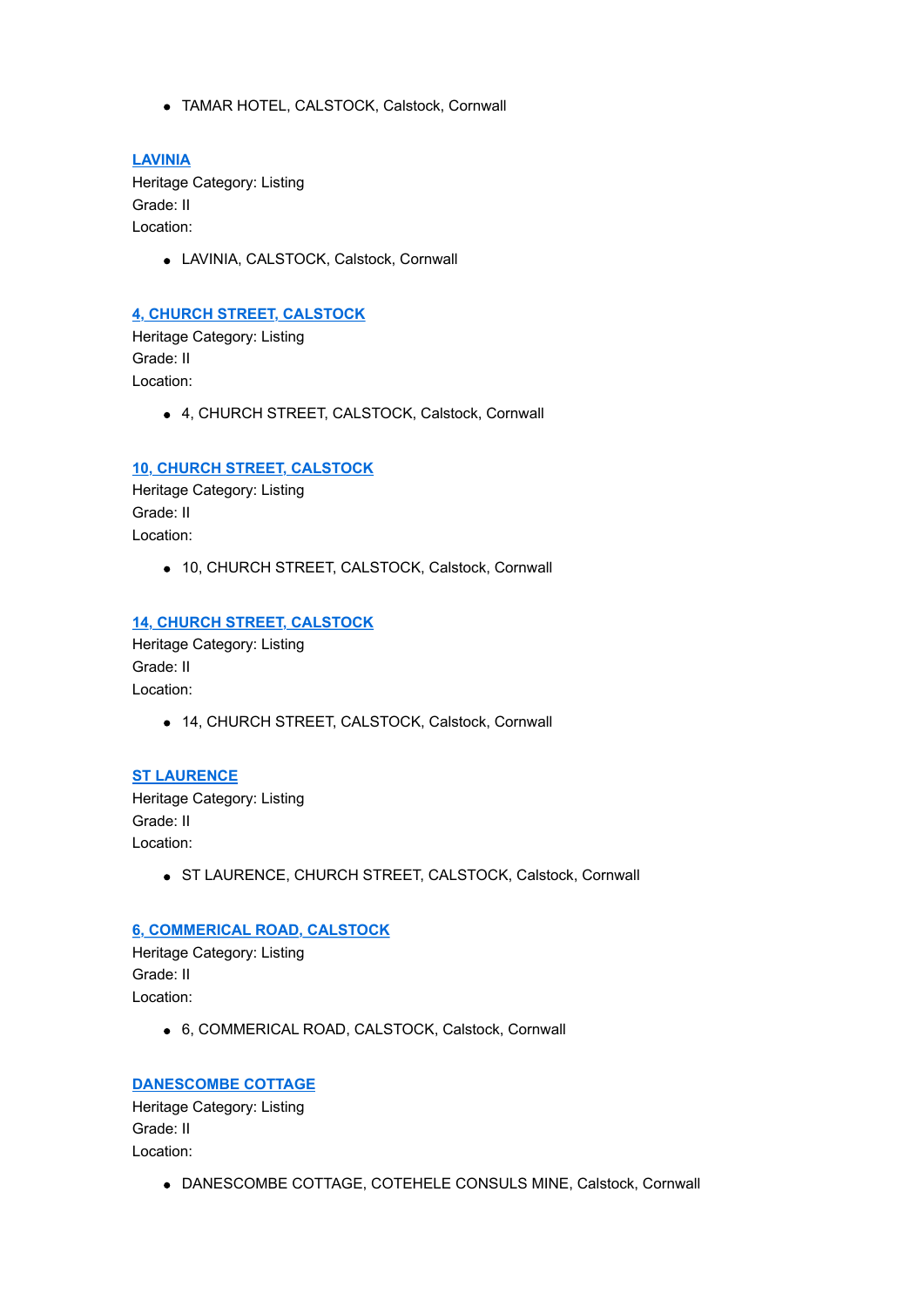#### **[ENGINE HOUSE AND CHIMNEY ABOUT 3O METRES TO NORTH WEST](http://www.historicengland.org.uk/listing/the-list/list-entry/1140236)**

Heritage Category: Listing Grade: II Location:

> ENGINE HOUSE AND CHIMNEY ABOUT 3O METRES TO NORTH WEST, COTEHELE CONSULS MINE, Calstock, Cornwall

#### **[LIMEKILNS](http://www.historicengland.org.uk/listing/the-list/list-entry/1140237)**

Heritage Category: Listing Grade: II Location:

LIMEKILNS, COTEHELE QUAY, Calstock, Cornwall

#### **[THE MALTHOUSE](http://www.historicengland.org.uk/listing/the-list/list-entry/1140238)**

Heritage Category: Listing Grade: II Location:

THE MALTHOUSE, COTEHELE QUAY, Calstock, Cornwall

#### **[QUAY](http://www.historicengland.org.uk/listing/the-list/list-entry/1140239)**

Heritage Category: Listing Grade: II Location:

QUAY, COTEHELE QUAY, Calstock, Cornwall

### **[BOAR'S BRIDGE](http://www.historicengland.org.uk/listing/the-list/list-entry/1140251)**

Heritage Category: Listing Grade: II Location:

BOAR'S BRIDGE, Calstock, Cornwall

### **[CHURCH OF ST ANDREW](http://www.historicengland.org.uk/listing/the-list/list-entry/1140252)**

Heritage Category: Listing Grade: I Location:

CHURCH OF ST ANDREW, Calstock, Cornwall

# **[RICKARD MONUMENT IN THE CHURCHYARD ABOUT 12 METRES NORTH OF CHURCH OF ST](http://www.historicengland.org.uk/listing/the-list/list-entry/1140253) ANDREW**

Heritage Category: Listing Grade: II Location:

> . RICKARD MONUMENT IN THE CHURCHYARD ABOUT 12 METRES NORTH OF CHURCH OF ST ANDREW, Calstock, Cornwall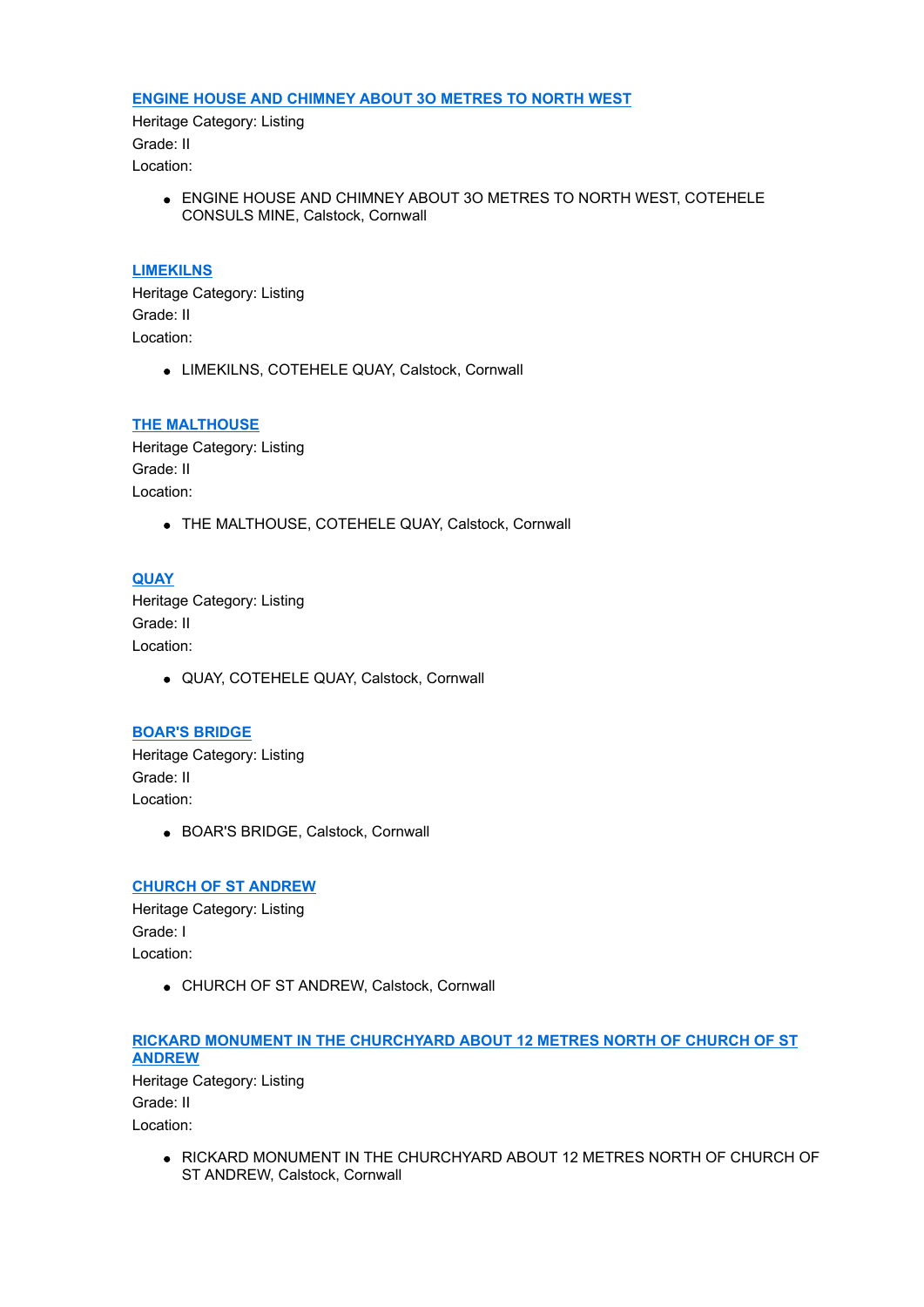# **[LYCHGATE AND WALL TO SOUTH AND EAST OF THE CHURCHYARD OF CHURCH OF ST](http://www.historicengland.org.uk/listing/the-list/list-entry/1140254) ANDREW**

Heritage Category: Listing Grade: II Location:

> LYCHGATE AND WALL TO SOUTH AND EAST OF THE CHURCHYARD OF CHURCH OF ST ANDREW, Calstock, Cornwall

### **[COTEHELE HOUSE](http://www.historicengland.org.uk/listing/the-list/list-entry/1140255)**

Heritage Category: Listing Grade: I Location:

COTEHELE HOUSE, Calstock, Cornwall

### **[RANGE OF GARDEN WALLS ATTACHED TO NORTH OF RETAINER'S COURT](http://www.historicengland.org.uk/listing/the-list/list-entry/1140256)**

Heritage Category: Listing Grade: II Location:

> RANGE OF GARDEN WALLS ATTACHED TO NORTH OF RETAINER'S COURT, Calstock, **Cornwall**

### **[DAIRY COTTAGE, HOUSE ATTACHED TO LEFT AND ATTACHED CART SHED](http://www.historicengland.org.uk/listing/the-list/list-entry/1140257)**

Heritage Category: Listing Grade: II Location:

> DAIRY COTTAGE, HOUSE ATTACHED TO LEFT AND ATTACHED CART SHED, Calstock, **Cornwall**

### **[BARN ABOUT 25 METRES SOUTH EAST OF COTEHELE HOUSE](http://www.historicengland.org.uk/listing/the-list/list-entry/1140258)**

Heritage Category: Listing Grade: I Location:

**• BARN ABOUT 25 METRES SOUTH EAST OF COTEHELE HOUSE, Calstock, Cornwall** 

### **[DOVECOTE ABOUT 80 METRES EAST OF COTEHELE HOUSE](http://www.historicengland.org.uk/listing/the-list/list-entry/1140259)**

Heritage Category: Listing Grade: II\* Location:

DOVECOTE ABOUT 80 METRES EAST OF COTEHELE HOUSE, Calstock, Cornwall

### **[1, CHURCH STREET, CALSTOCK](http://www.historicengland.org.uk/listing/the-list/list-entry/1146326)**

Heritage Category: Listing Grade: II Location:

1, CHURCH STREET, CALSTOCK, Calstock, Cornwall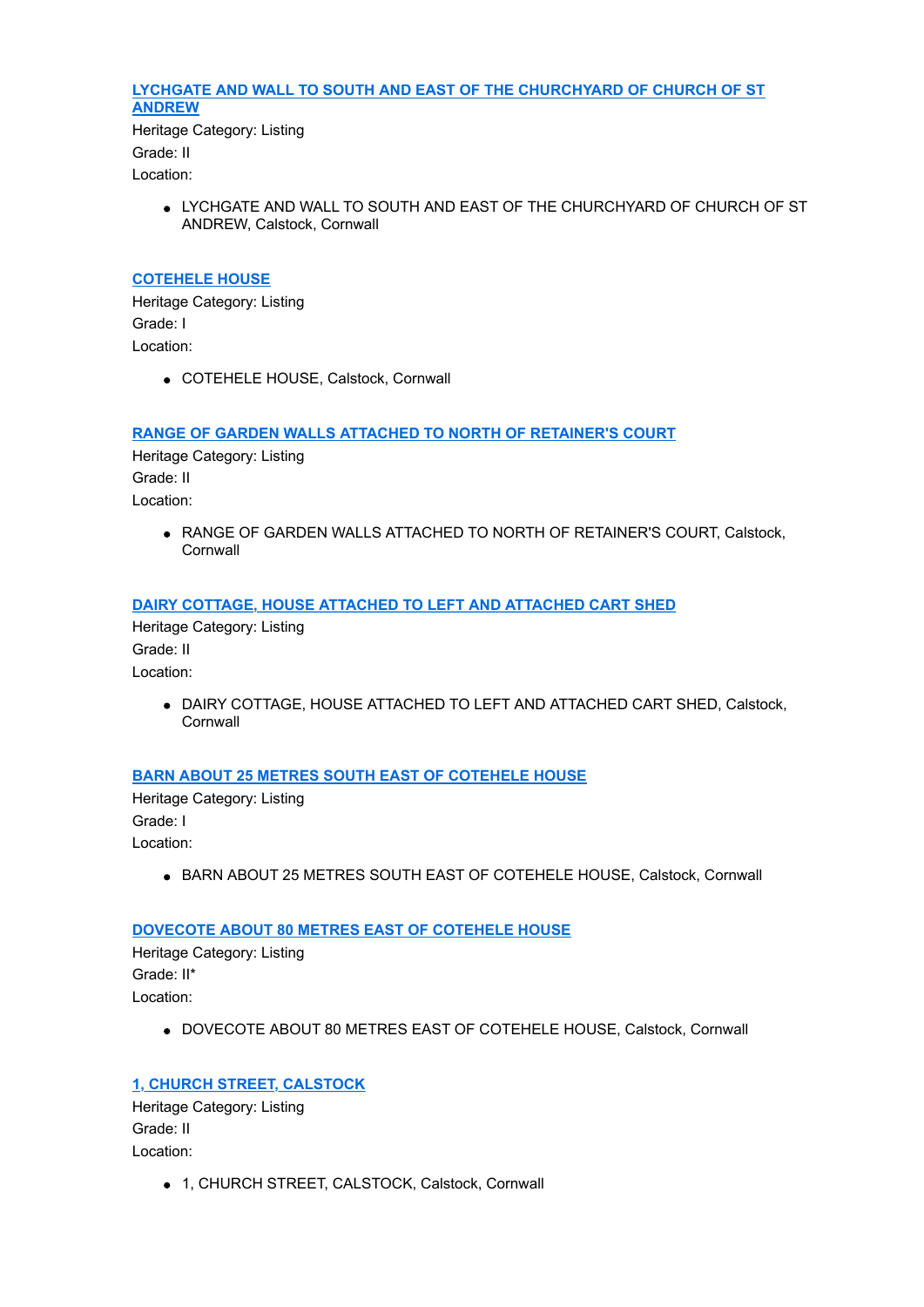### **[9, CHURCH STREET, CALSTOCK](http://www.historicengland.org.uk/listing/the-list/list-entry/1146365)**

Heritage Category: Listing Grade: II Location:

9, CHURCH STREET, CALSTOCK, Calstock, Cornwall

# **[13, CHURCH STREET, CALSTOCK](http://www.historicengland.org.uk/listing/the-list/list-entry/1146375)**

Heritage Category: Listing Grade: II Location:

• 13, CHURCH STREET, CALSTOCK, Calstock, Cornwall

### **[BROMLEY HOUSE](http://www.historicengland.org.uk/listing/the-list/list-entry/1146387)**

Heritage Category: Listing Grade: II Location:

BROMLEY HOUSE, CHURCH STREET, CALSTOCK, Calstock, Cornwall

### **[ENGINE COTTAGE AND CHIMNEY](http://www.historicengland.org.uk/listing/the-list/list-entry/1146468)**

Heritage Category: Listing Grade: II Location:

ENGINE COTTAGE AND CHIMNEY, COTEHELE CONSOLS MINE, Calstock, Cornwall

### **[ROW OF THREE ATTACHED HOUSES](http://www.historicengland.org.uk/listing/the-list/list-entry/1146505)**

Heritage Category: Listing Grade: II Location:

ROW OF THREE ATTACHED HOUSES, COTEHELE QUAY, Calstock, Cornwall

### **[PAIR OF GATE PIERS AT THE ENTRANCE TO THE DRIVE TO COTEHELE HOUSE](http://www.historicengland.org.uk/listing/the-list/list-entry/1146523)**

Heritage Category: Listing Grade: II Location:

> PAIR OF GATE PIERS AT THE ENTRANCE TO THE DRIVE TO COTEHELE HOUSE, COTEHELE QUAY, Calstock, Cornwall

### **[INGLEDENE](http://www.historicengland.org.uk/listing/the-list/list-entry/1157956)**

Heritage Category: Listing Grade: II Location:

INGLEDENE, HAREWOOD ROAD, CALSTOCK, Calstock, Cornwall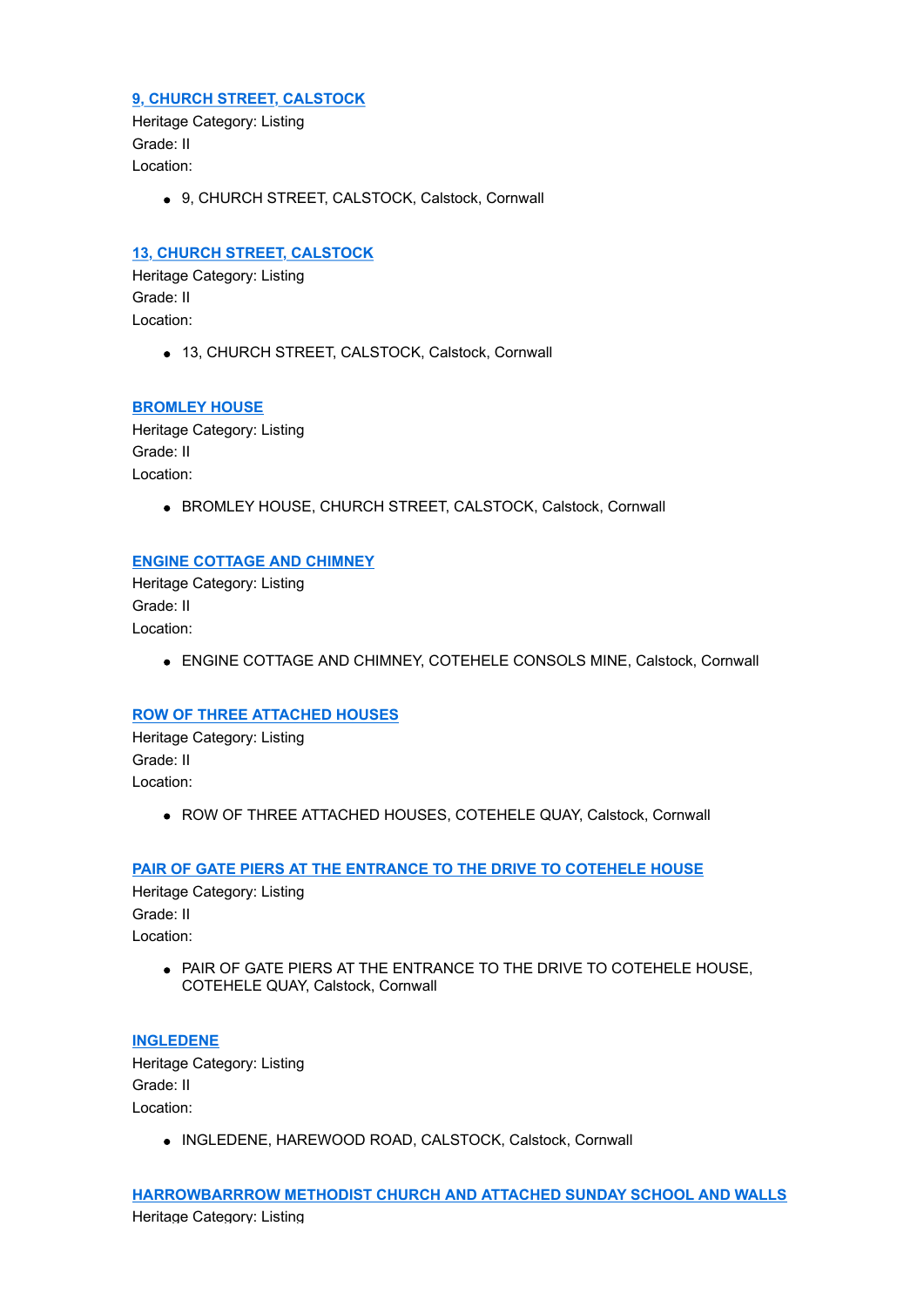Heritage Category: Listing Grade: II Location:

> HARROWBARRROW METHODIST CHURCH AND ATTACHED SUNDAY SCHOOL AND WALLS, HARROWBARRROW, Calstock, Cornwall

# **[ENGINE HOUSE AT SX 408715](http://www.historicengland.org.uk/listing/the-list/list-entry/1157991)**

Heritage Category: Listing Grade: II Location:

ENGINE HOUSE AT SX 408715, HINGSTON DOWN CONSOLS MINE, Calstock, Cornwall

### **[LATCHLEY METHODIST CHURCH](http://www.historicengland.org.uk/listing/the-list/list-entry/1158035)**

Heritage Category: Listing Grade: II

Location:

LATCHLEY METHODIST CHURCH, LATCHLEY, Calstock, Cornwall

### **[THE FIRS](http://www.historicengland.org.uk/listing/the-list/list-entry/1158068)**

Heritage Category: Listing Grade: II Location:

THE FIRS, LOWER DIMSON, Calstock, Cornwall

#### **[CAMELLIA HOUSE](http://www.historicengland.org.uk/listing/the-list/list-entry/1158088)**

Heritage Category: Listing Grade: II Location:

- 1, LOWER KELLY,
- CAMELLIA HOUSE, 2, LOWER KELLY, CALSTOCK, Calstock, Cornwall

**[LIMEKILN](http://www.historicengland.org.uk/listing/the-list/list-entry/1158098)** Heritage Category: Listing Grade: II Location:

LIMEKILN, LOWER KELLY, CALSTOCK, Calstock, Cornwall

### **[BROOKLANDS FARMHOUSE](http://www.historicengland.org.uk/listing/the-list/list-entry/1158129)**

Heritage Category: Listing Grade: II Location:

• BROOKLANDS FARMHOUSE, METHERELL, Calstock, Cornwall

**[WHITE COTTAGE](http://www.historicengland.org.uk/listing/the-list/list-entry/1158135)** Heritage Category: Listing Grade: II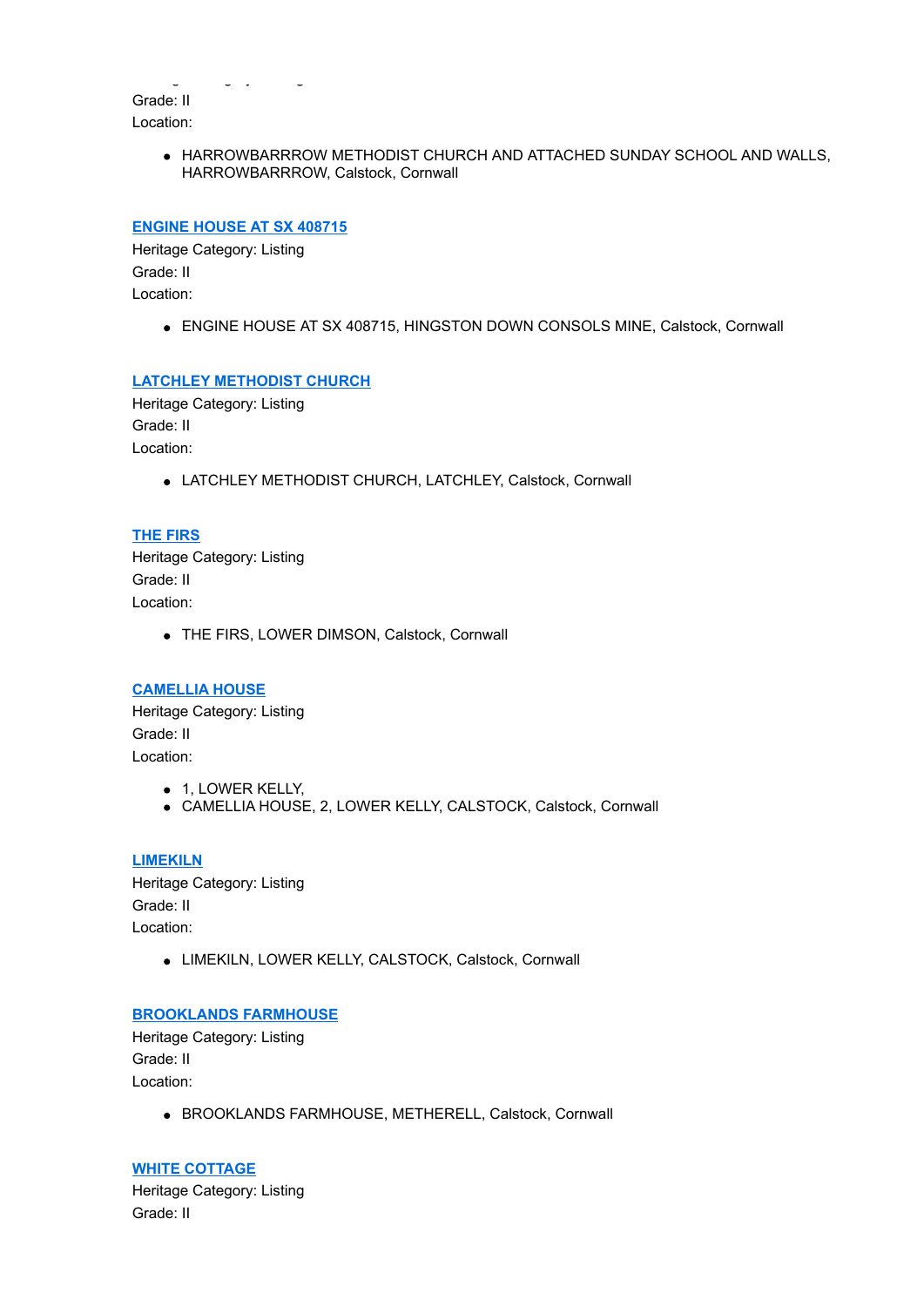Location:

WHITE COTTAGE, METHERELL, Calstock, Cornwall

#### **[SALTER'S FARMHOUSE](http://www.historicengland.org.uk/listing/the-list/list-entry/1158163)**

Heritage Category: Listing Grade: II Location:

SALTER'S FARMHOUSE, ST ANN'S CHAPEL, Calstock, Cornwall

#### **[CHURCH OF ST ANN](http://www.historicengland.org.uk/listing/the-list/list-entry/1158176)**

Heritage Category: Listing Grade: II Location:

CHURCH OF ST ANN, SAND HILL, GUNNISLAKE, Calstock, Cornwall

#### **[LOCK COTTAGE](http://www.historicengland.org.uk/listing/the-list/list-entry/1158203)**

Heritage Category: Listing Grade: II Location:

LOCK COTTAGE, WEIR HEAD, Calstock, Cornwall

#### **[BOUNDARY STONE AT NGR SX38137080](http://www.historicengland.org.uk/listing/the-list/list-entry/1220386)**

Heritage Category: Listing Grade: II Location:

BOUNDARY STONE AT NGR SX38137080, B 4385, HINGSTON DOWN, Calstock, Cornwall

### **[K6 TELEPHONE KIOSK, THE QUAY](http://www.historicengland.org.uk/listing/the-list/list-entry/1249312)**

Heritage Category: Listing Grade: II Location:

K6 TELEPHONE KIOSK, THE QUAY, THE QUAY, Calstock, Cornwall

#### **[LIME KILN](http://www.historicengland.org.uk/listing/the-list/list-entry/1249313)**

Heritage Category: Listing Grade: II Location:

LIME KILN, LOWER KELLY, CALSTOCK, Calstock, Cornwall

**[1 AND 2](http://www.historicengland.org.uk/listing/the-list/list-entry/1311612)** Heritage Category: Listing Grade: II Location:

1 AND 2, TAMAR PLACE, CALSTOCK, Calstock, Cornwall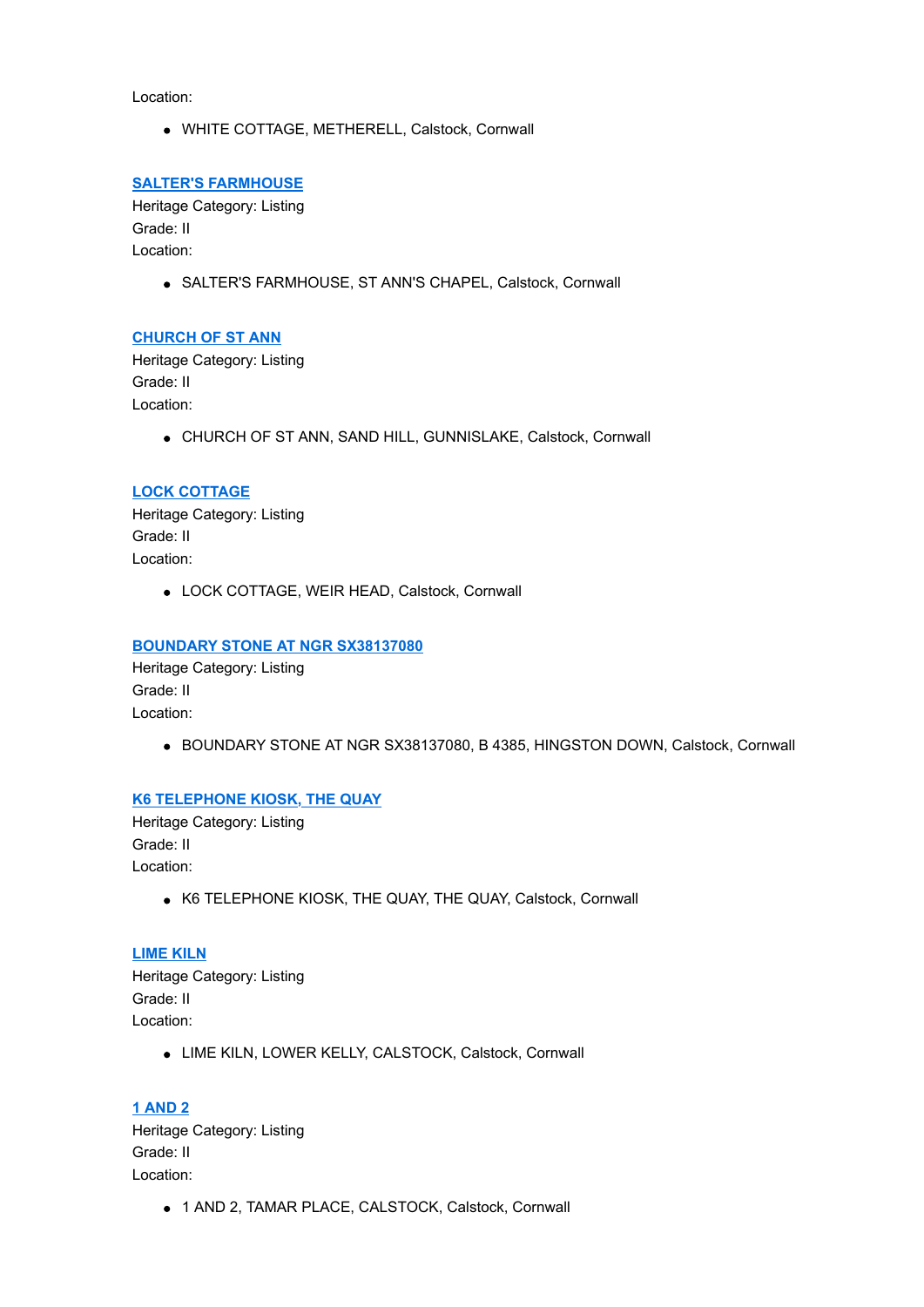**[WESTMEAD](http://www.historicengland.org.uk/listing/the-list/list-entry/1311625)** Heritage Category: Listing Grade: II Location:

WESTMEAD, METHERELL, Calstock, Cornwall

### **[YE OLD STEAM PACKET](http://www.historicengland.org.uk/listing/the-list/list-entry/1311643)**

Heritage Category: Listing Grade: II Location:

YE OLD STEAM PACKET, LOWER KELLY, CALSTOCK, Calstock, Cornwall

### **[METHERELL BAPTIST CHURCH WITH ATTACHED SUNDAY SCHOOL](http://www.historicengland.org.uk/listing/the-list/list-entry/1311655)**

Heritage Category: Listing Grade: II Location:

> METHERELL BAPTIST CHURCH WITH ATTACHED SUNDAY SCHOOL, METHERELL, Calstock, **Cornwall**

### **[WHIMPLE FARMHOUSE](http://www.historicengland.org.uk/listing/the-list/list-entry/1311666)**

Heritage Category: Listing Grade: II Location:

WHIMPLE FARMHOUSE, LOWER CALSTOCK ROAD, GUNNISLAKE, Calstock, Cornwall

### **[WESTAWAYS AND HOUSE ATTACHED TO RIGHT](http://www.historicengland.org.uk/listing/the-list/list-entry/1311691)**

Heritage Category: Listing Grade: II Location:

WESTAWAYS AND HOUSE ATTACHED TO RIGHT, LATCHLEY, Calstock, Cornwall

# **[WAREHOUSE](http://www.historicengland.org.uk/listing/the-list/list-entry/1311739)**

Heritage Category: Listing Grade: II Location:

WAREHOUSE, COTEHELE QUAY, Calstock, Cornwall

**[THE EDGCUMBE ARMS WITH ATTACHED LIMEKILNS AND WAREHOUSE](http://www.historicengland.org.uk/listing/the-list/list-entry/1311769)**

Heritage Category: Listing Grade: II Location:

> THE EDGCUMBE ARMS WITH ATTACHED LIMEKILNS AND WAREHOUSE, COTEHELE QUAY, Calstock, Cornwall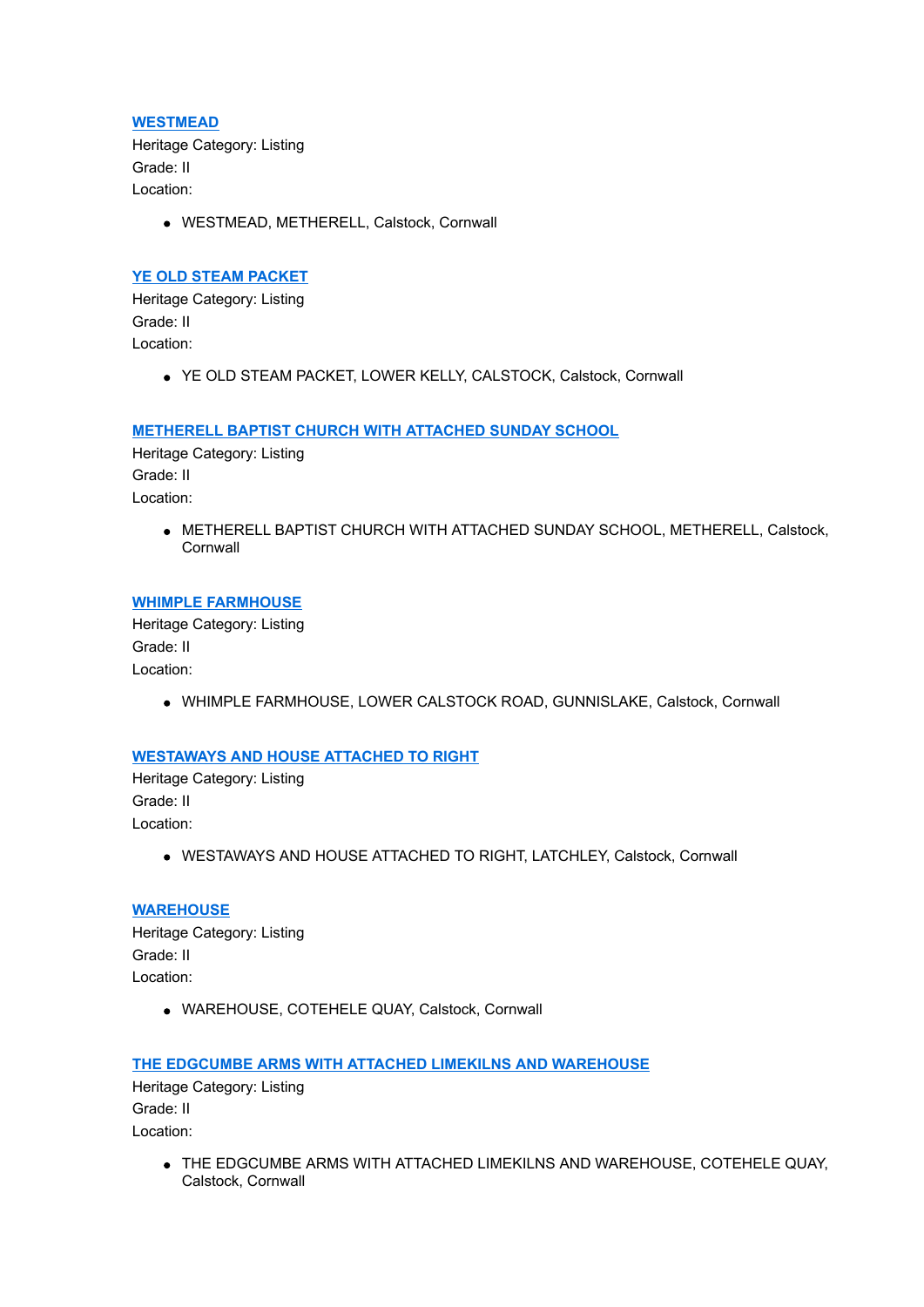#### **[HALCYON COTTAGE](http://www.historicengland.org.uk/listing/the-list/list-entry/1311827)**

Heritage Category: Listing Grade: II Location:

HALCYON COTTAGE, CHURCH STREET, CALSTOCK, Calstock, Cornwall

# **[LABURNUM COTTAGE](http://www.historicengland.org.uk/listing/the-list/list-entry/1311833)**

Heritage Category: Listing Grade: II Location:

• LABURNUM COTTAGE, COMMERICAL STREET, GUNNISLAKE, Calstock, Cornwall

### **[ENGINE SHED](http://www.historicengland.org.uk/listing/the-list/list-entry/1311912)**

Heritage Category: Listing Grade: II Location:

ENGINE SHED, THE BUTTS INCLINE RAILWAY DEPOT, CALSTOCK, Calstock, Cornwall

### **[MILESTONE AT SX 386708](http://www.historicengland.org.uk/listing/the-list/list-entry/1311956)**

Heritage Category: Listing Grade: II Location:

MILESTONE AT SX 386708, Calstock, Cornwall

# **[ICE HOUSE ABOUT 100 METRES NORTH OF COTEHELE HOUSE](http://www.historicengland.org.uk/listing/the-list/list-entry/1311981)**

Heritage Category: Listing Grade: II Location:

• ICE HOUSE ABOUT 100 METRES NORTH OF COTEHELE HOUSE, Calstock, Cornwall

### **[THE PROSPECT TOWER](http://www.historicengland.org.uk/listing/the-list/list-entry/1311985)**

Heritage Category: Listing Grade: II\* Location:

THE PROSPECT TOWER, Calstock, Cornwall

### **[WALL ATTACHED AT WEST END OF THE DAIRY COTTAGE RANGE](http://www.historicengland.org.uk/listing/the-list/list-entry/1312010)**

Heritage Category: Listing Grade: II Location:

WALL ATTACHED AT WEST END OF THE DAIRY COTTAGE RANGE, Calstock, Cornwall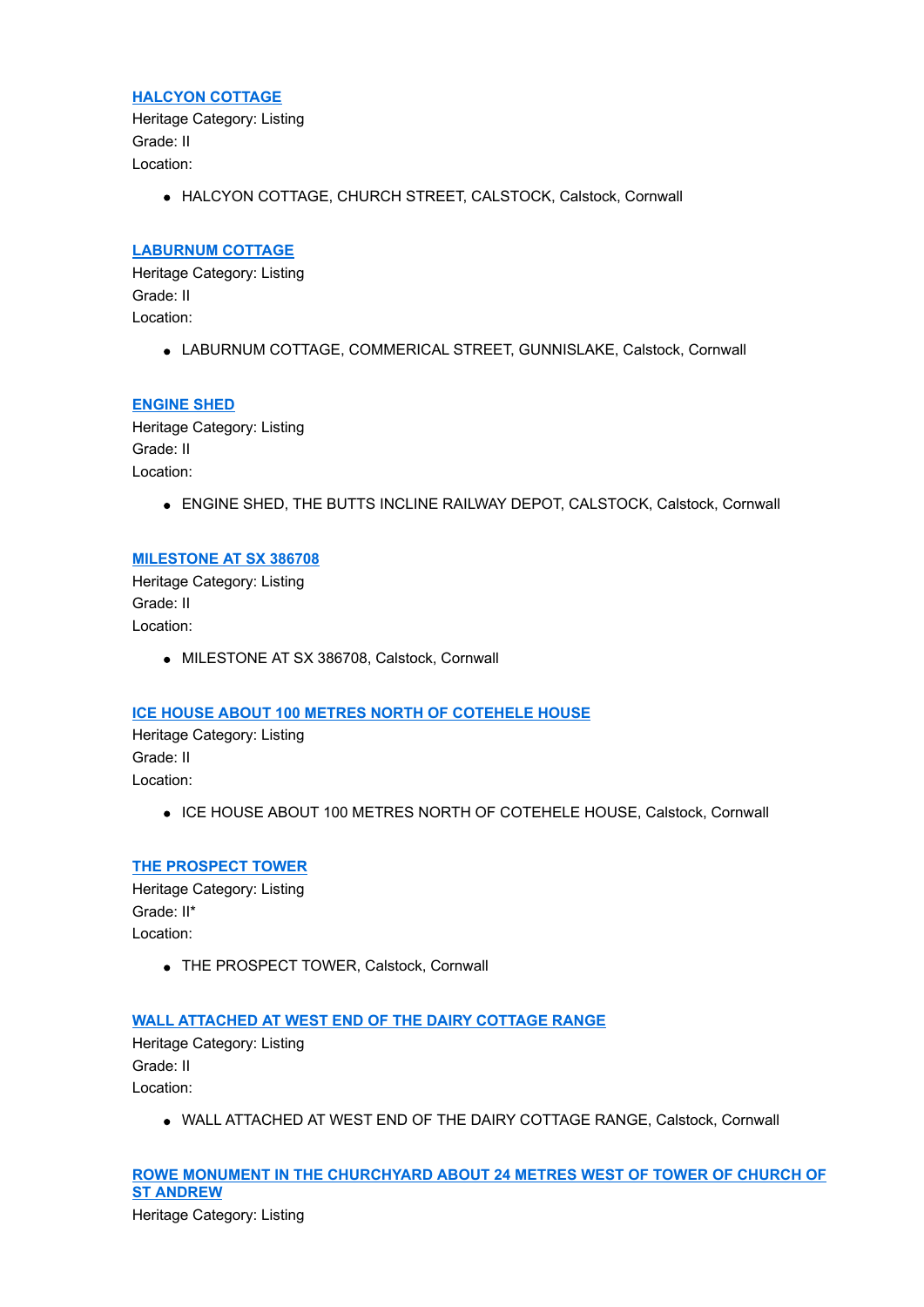Grade: II Location:

> • ROWE MONUMENT IN THE CHURCHYARD ABOUT 24 METRES WEST OF TOWER OF CHURCH OF ST ANDREW, Calstock, Cornwall

# **[CHURCH HOUSE](http://www.historicengland.org.uk/listing/the-list/list-entry/1312042)**

Heritage Category: Listing Grade: II Location:

CHURCH HOUSE, Calstock, Cornwall

### **[CHILSWORTHY BRICK KILNS AND CHIMNEY](http://www.historicengland.org.uk/listing/the-list/list-entry/1312076)**

Heritage Category: Listing Grade: II Location:

CHILSWORTHY BRICK KILNS AND CHIMNEY, Calstock, Cornwall

### **[WALL ATTACHED TO NORTH EAST OF COTEHELE HOUSE](http://www.historicengland.org.uk/listing/the-list/list-entry/1329312)**

Heritage Category: Listing Grade: II Location:

WALL ATTACHED TO NORTH EAST OF COTEHELE HOUSE, Calstock, Cornwall

### **[THE LODGE](http://www.historicengland.org.uk/listing/the-list/list-entry/1329313)**

Heritage Category: Listing Grade: II Location:

THE LODGE, Calstock, Cornwall

### **[STABLE BUILDINGS WITH ATTACHED GATE PIERS AND KITCHEN GARDEN WALLS ABOUT 10](http://www.historicengland.org.uk/listing/the-list/list-entry/1329324) METRES SOUTH OF SANDHILL HOUSE**

Heritage Category: Listing Grade: II Location:

> **STABLE BUILDINGS WITH ATTACHED GATE PIERS AND KITCHEN GARDEN WALLS ABOUT** 10 METRES SOUTH OF SANDHILL HOUSE, GUNNISLAKE, Calstock, Cornwall

### **[HOUSE ADJOINING HAZELDENE TO SOUTH EAST](http://www.historicengland.org.uk/listing/the-list/list-entry/1329325)**

Heritage Category: Listing Grade: II Location:

 $\bullet$  HOUSE ADJOINING HAZELDENE TO SOUTH EAST, HARROWBARROW, Calstock, Cornwall

**[BODY'S COURT](http://www.historicengland.org.uk/listing/the-list/list-entry/1329326)** Heritage Category: Listing Grade: II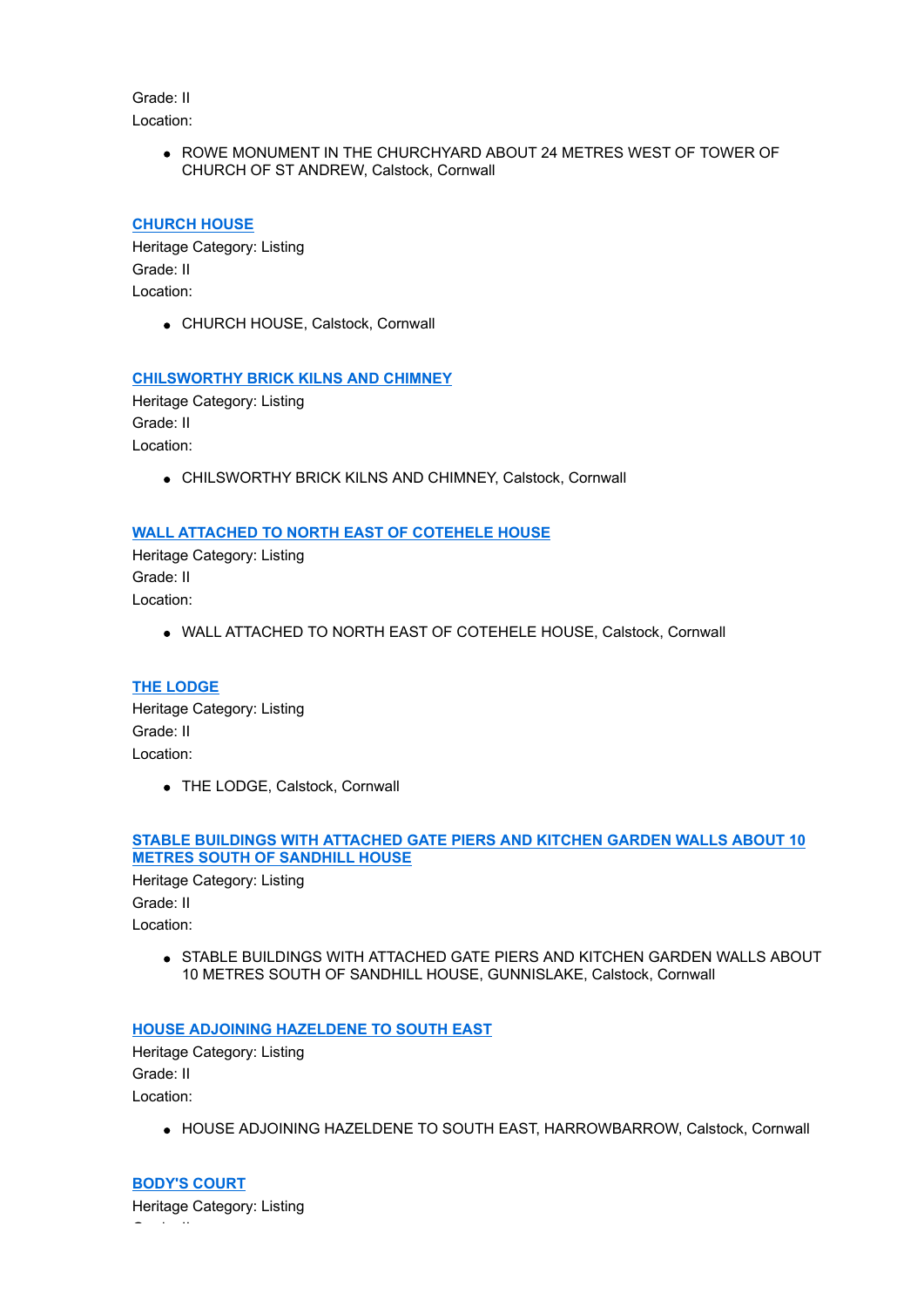Grade: II Location:

BODY'S COURT, HIGHER DIMSON, Calstock, Cornwall

### **[NEWHOUSE FARMHOUSE](http://www.historicengland.org.uk/listing/the-list/list-entry/1329327)**

Heritage Category: Listing Grade: II Location:

NEWHOUSE FARMHOUSE, LATCHLEY, Calstock, Cornwall

### **[CHIMLEY CORNER](http://www.historicengland.org.uk/listing/the-list/list-entry/1329328)**

Heritage Category: Listing Grade: II Location:

CHIMLEY CORNER, LOWER DIMSON, Calstock, Cornwall

### **[KELLY HOUSE](http://www.historicengland.org.uk/listing/the-list/list-entry/1329329)**

Heritage Category: Listing Grade: II Location:

KELLY HOUSE, LOWER KELLY, CALSTOCK, Calstock, Cornwall

# **[CALSTOCK METHODIST CHURCH](http://www.historicengland.org.uk/listing/the-list/list-entry/1329330)**

Heritage Category: Listing Grade: II Location:

CALSTOCK METHODIST CHURCH, SAND LANE, CALSTOCK, Calstock, Cornwall

### **[ENTRANCE LOCK TO THE TAMAR MANURE NAVIGATION](http://www.historicengland.org.uk/listing/the-list/list-entry/1329331)**

Heritage Category: Listing Grade: II Location:

**ENTRANCE LOCK TO THE TAMAR MANURE NAVIGATION, WEIR HEAD, Calstock, Cornwall** 

#### **[COTEHELE BRIDGE](http://www.historicengland.org.uk/listing/the-list/list-entry/1329332)**

Heritage Category: Listing Grade: II Location:

COTEHELE BRIDGE, St. Dominick, Cornwall

### **[FARMHOUSE NORTH EAST OF NEWTON FARM](http://www.historicengland.org.uk/listing/the-list/list-entry/1329333)**

Heritage Category: Listing Grade: II Location:

**FARMHOUSE NORTH EAST OF NEWTON FARM, Caletock, Cornwall**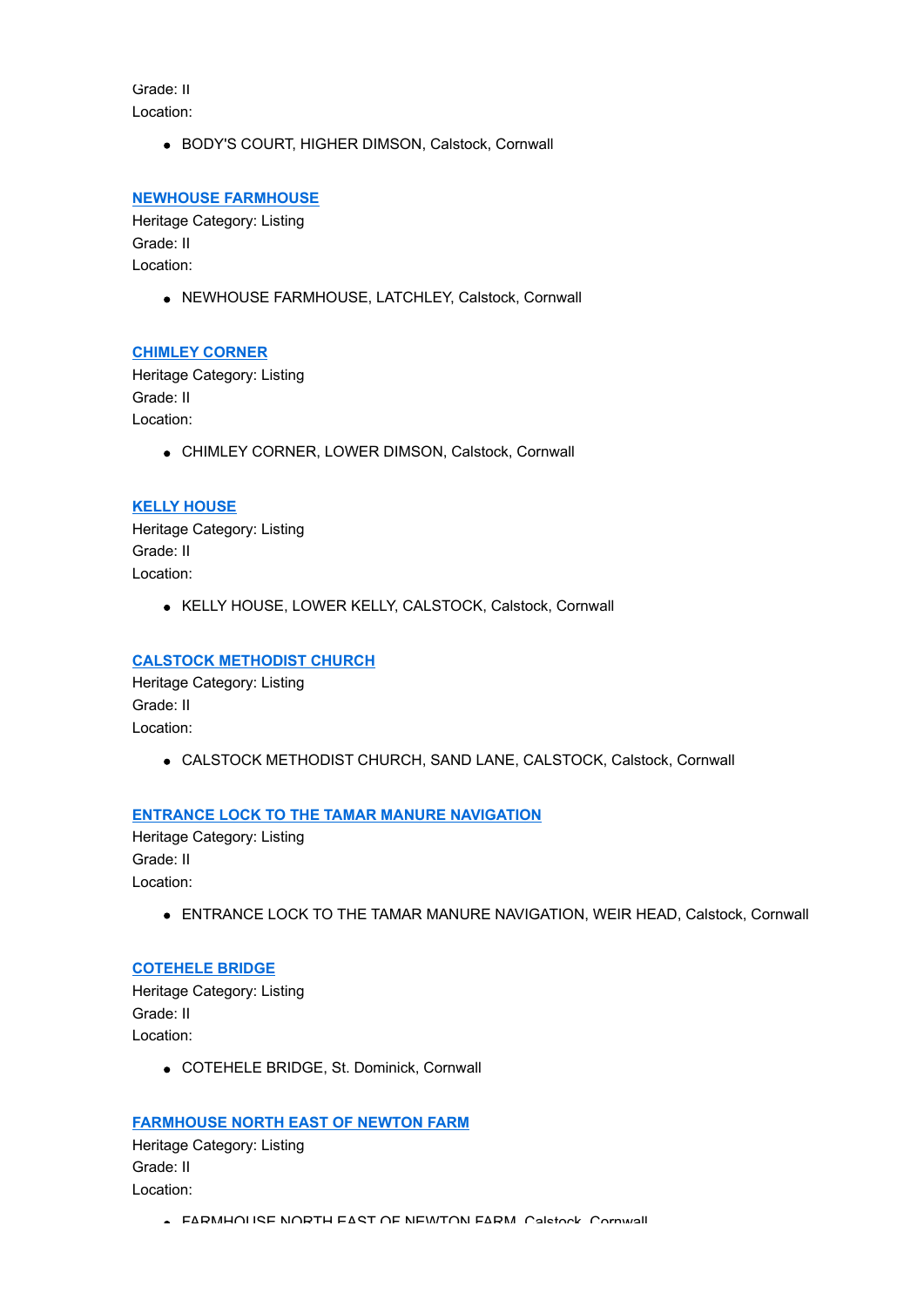FARMHOUSE NORTH EAST OF NEWTON FARM, Calstock, Cornwall

### **[GATE PIERS, WALLS AND RAILINGS AT SOUTH WEST ENTRANCE TO HONICOMBE HOLIDAY](http://www.historicengland.org.uk/listing/the-list/list-entry/1329334) VILLAGE**

Heritage Category: Listing Grade: II Location:

> GATE PIERS, WALLS AND RAILINGS AT SOUTH WEST ENTRANCE TO HONICOMBE HOLIDAY VILLAGE, Calstock, Cornwall

#### **[LIMEKILN AT SX 444686](http://www.historicengland.org.uk/listing/the-list/list-entry/1329335)**

Heritage Category: Listing Grade: II Location:

LIMEKILN AT SX 444686, Calstock, Cornwall

#### **[MILL LAWN](http://www.historicengland.org.uk/listing/the-list/list-entry/1329336)**

Heritage Category: Listing Grade: II Location:

MILL LAWN, CALSTOCK ROAD, GUNNISLAKE, PL18 9AA, Calstock, Cornwall

#### **[THE OLD BAKERY](http://www.historicengland.org.uk/listing/the-list/list-entry/1329337)**

Heritage Category: Listing Grade: II Location:

THE OLD BAKERY, THE ADIT, CALSTOCK, Calstock, Cornwall

# **[WATER TOWER](http://www.historicengland.org.uk/listing/the-list/list-entry/1329338)**

Heritage Category: Listing Grade: II Location:

WATER TOWER, THE BUTTS INCLINE RAILWAY DEPOT, CALSTOCK, Calstock, Cornwall

### **[THORN COTTAGE](http://www.historicengland.org.uk/listing/the-list/list-entry/1329339)**

Heritage Category: Listing Grade: II Location:

THORN COTTAGE, CHILSWORTHY, Calstock, Cornwall

### **[6 AND 7, CHURCH STREET, CALSTOCK](http://www.historicengland.org.uk/listing/the-list/list-entry/1329340)**

Heritage Category: Listing Grade: II Location:

6 AND 7, CHURCH STREET, CALSTOCK, Calstock, Cornwall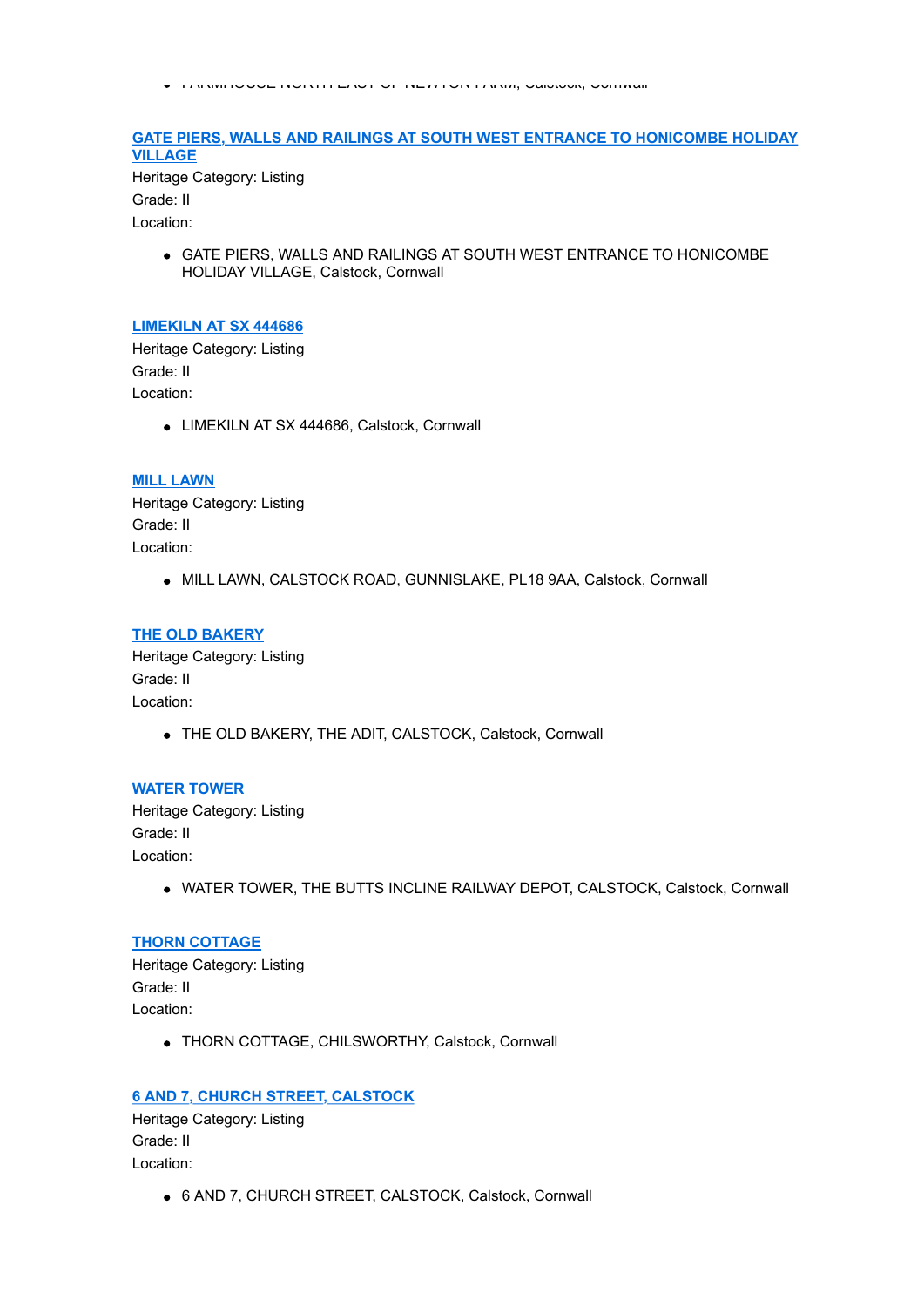#### **[THE LODGE](http://www.historicengland.org.uk/listing/the-list/list-entry/1329341)**

Heritage Category: Listing Grade: II Location:

THE LODGE, COTEHELE QUAY, Calstock, Cornwall

#### **[8, FORE STREET, CALSTOCK](http://www.historicengland.org.uk/listing/the-list/list-entry/1329360)**

Heritage Category: Listing Grade: II Location:

8, FORE STREET, CALSTOCK, Calstock, Cornwall

### **[12, FORE STREET, CALSTOCK](http://www.historicengland.org.uk/listing/the-list/list-entry/1329361)**

Heritage Category: Listing Grade: II Location:

12, FORE STREET, CALSTOCK, Calstock, Cornwall

### **[THE OLD POST OFFICE](http://www.historicengland.org.uk/listing/the-list/list-entry/1329362)**

Heritage Category: Listing Grade: II Location:

THE OLD POST OFFICE, FORE STREET, CALSTOCK, Calstock, Cornwall

### **[MILESTONE NORTH EAST OF KINGSWOOD HOUSE](http://www.historicengland.org.uk/listing/the-list/list-entry/1392529)**

Heritage Category: Listing Grade: II Location:

 $\bullet$  MILESTONE NORTH EAST OF KINGSWOOD HOUSE, SAND HILL (A390), Calstock, Cornwall

#### **[MILESTONE ON HINGSTON DOWN \(NGR SX4021870943\)](http://www.historicengland.org.uk/listing/the-list/list-entry/1392536)**

Heritage Category: Listing Grade: II Location:

 $\bullet$  MILESTONE ON HINGSTON DOWN (NGR SX4021870943), A390, Calstock, Cornwall

#### **[Calstock Parish War Memorial](http://www.historicengland.org.uk/listing/the-list/list-entry/1457583)**

Heritage Category: Listing Grade: II Location:

Cemetery Road, Albaston, Cornwall, PL18 9AH, Calstock, Cornwall

**[Two bowl barrows 185m east of Tamar View Farm](http://www.historicengland.org.uk/listing/the-list/list-entry/1004401)** Heritage Category: Scheduling